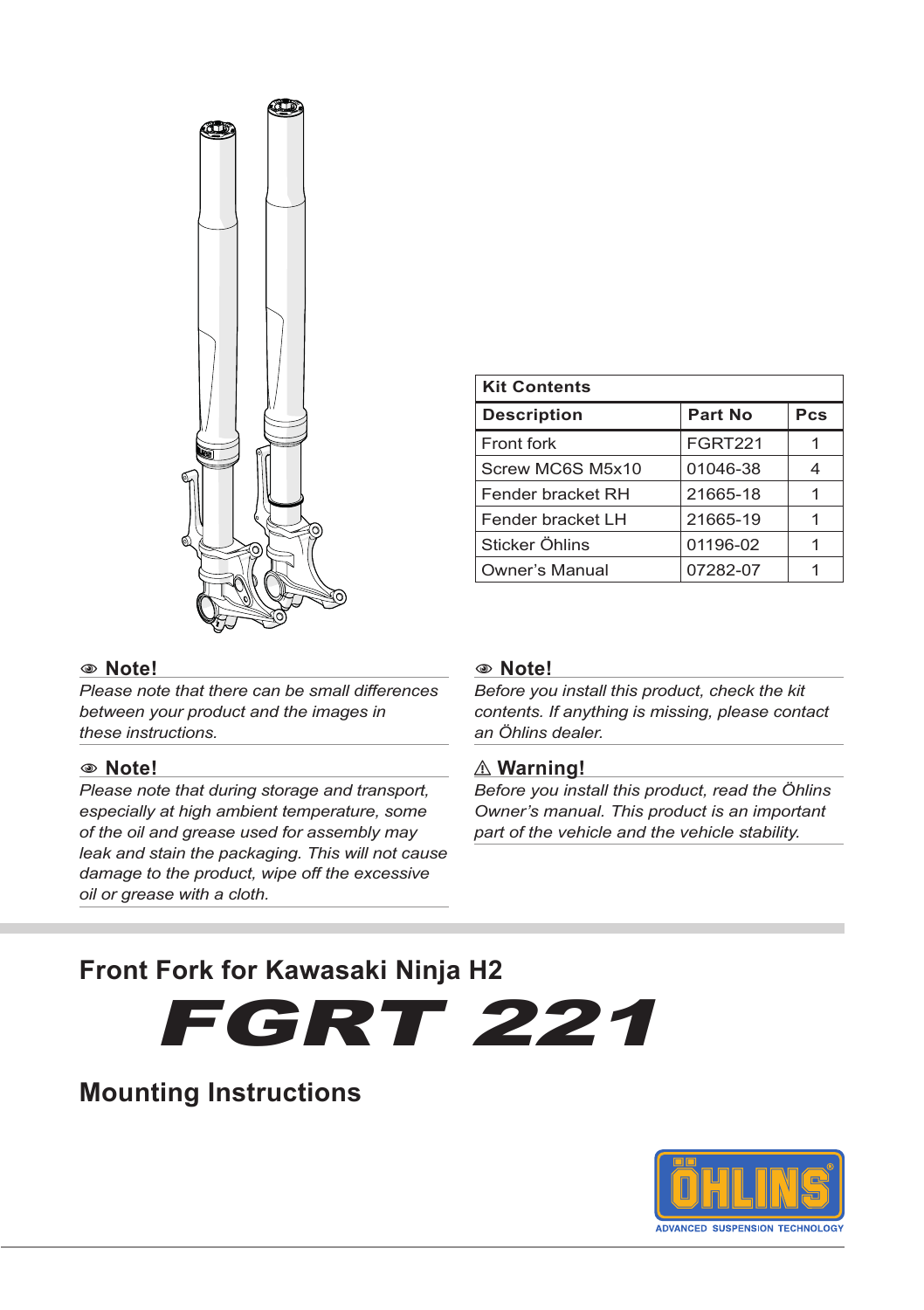# **MOUNTING INSTRUCTIONS**

## ⚠ **Warning!**

*We strongly recommend to let an authorized Öhlins dealer install this product.*

# ⚠ **Warning!**

*If you work with a lifted vehicle, make sure that it is safely supported to prevent it from tipping over.*

## 1**1 Note!**

*When you work with this product, see the vehicle service manual for vehicle specific procedures and important data.*

### 1**1 Note!**

*Before you install this product clean the vehicle.*

### **1**

Put the motorcycle on a work stand so that the front wheel barely touches the ground.

### **2**

Remove the front fender, brake calipers, speed sensor and front wheel. Refer to the vehicle service manual for correct procedure.



### **3**

Measure the distance from the top of the outer fork leg to the top of the upper triple clamp. Note this distance.

### 1**1 Note!**

*It is very important that the Öhlins front fork is installed at the exact same position as the OEM front fork.*

#### **4**

Loosen the bolts on the upper and lower triple clamps.

#### **5**

Remove the fork legs from the motorcycle.





### **6**

Install the supplied fender brackets to the fork legs, see figure 6. Apply Loctite 243 or similar to the bolts and tighten to 4 Nm.

### **7**

Install the fork legs in the triple clamps at the same position as measured in step 3. Turn the handle bars fully from side to side to make sure that nothing restricts the movement, and that the throttle cable and the wire harness run in smooth bends.

### 1**1 Note!**

*The eccentrically machined surfaces on the outer tube must be at a 90º angle from the vehicle direction.*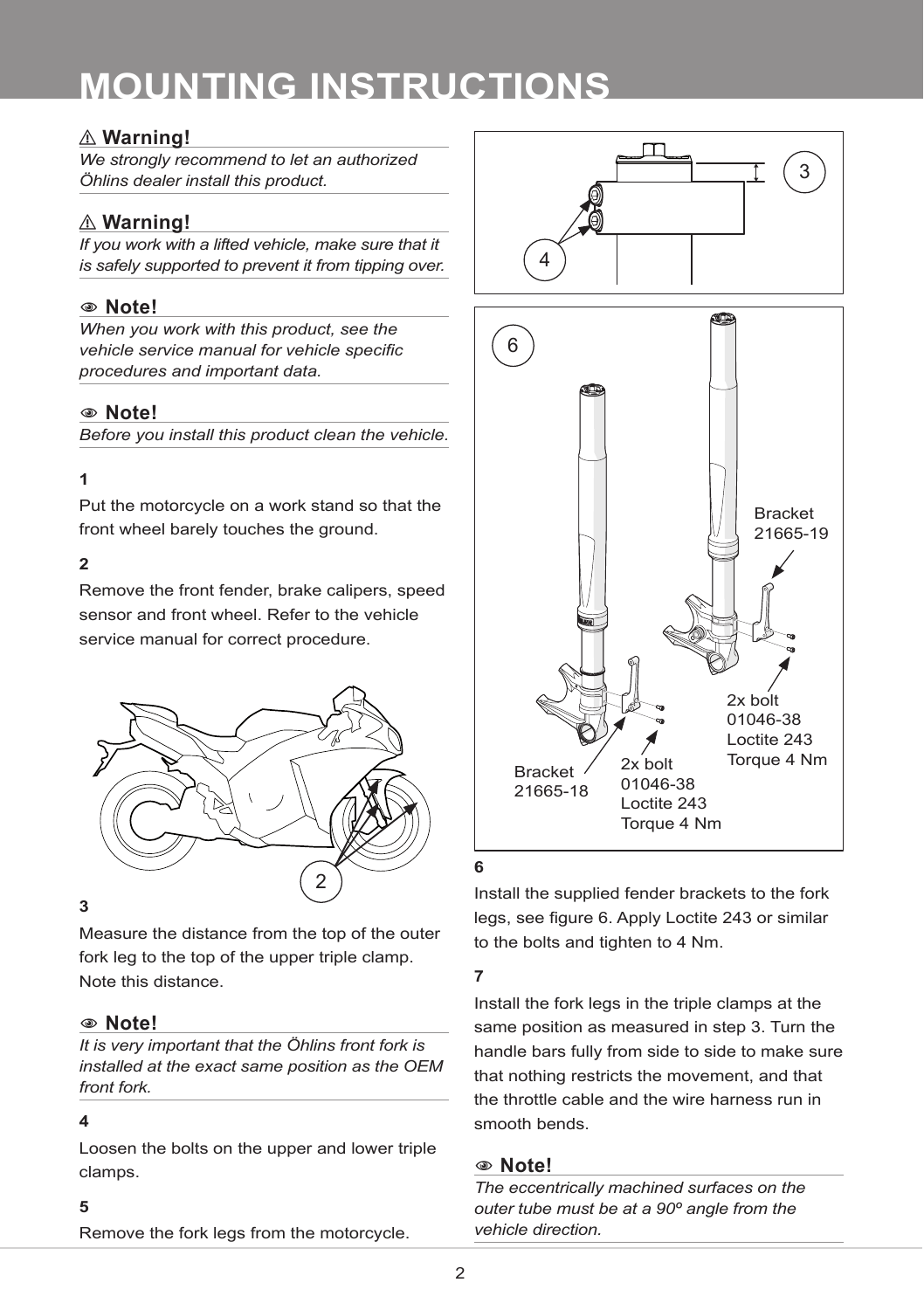# **MOUNTING INSTRUCTIONS**

## **8**

### Tighten:

Upper triple clamp bolts: 20 Nm Lower triple clamp bolts: 10 Nm

### **9**

Install the front fender, front wheel and the brake calipers. Do not tighten yet.

### **10**

Install the speed sensor.

## ⚠ **Warning!**

*Ensure that the speed sensor cable does not touch the wheel at full lock turns and when the suspension is fully compressed or extended.* 

### **11**

Put the vehicle on the ground, apply the front brake and compress the front fork distinctly 3-4 times. This will position the front fork legs parallell.

### **12**

Tighten the front axle, brake calipers and front fender.

Front axle pinch bolts torque: 19 Nm

### **13**

Close the compression and rebound adjusters.

### **14**

Compress the front fork as much as possible several times to release air trapped inside the damping systems. Ensure that there is damping on the full stroke.

### **15**

Set the compression and rebound adjusters, see setup data on the next page.

## ✋**✋ Caution!**

*Make sure that you tighten all screws to the correct torque and that nothing fouls or restricts movement of the front fork when the suspension is fully compressed or extended.*

# **ADJUSTMENTS**

### ⚠ **Warning!**

*Before you ride/drive, always make sure that the setup is according to the recommended setup data. Read about adjustments and setting up in the Öhlins Owner's Manual before you make any adjustments. Contact an Öhlins dealer if you have any questions about set up.*



Compression/ Rebound adiuster